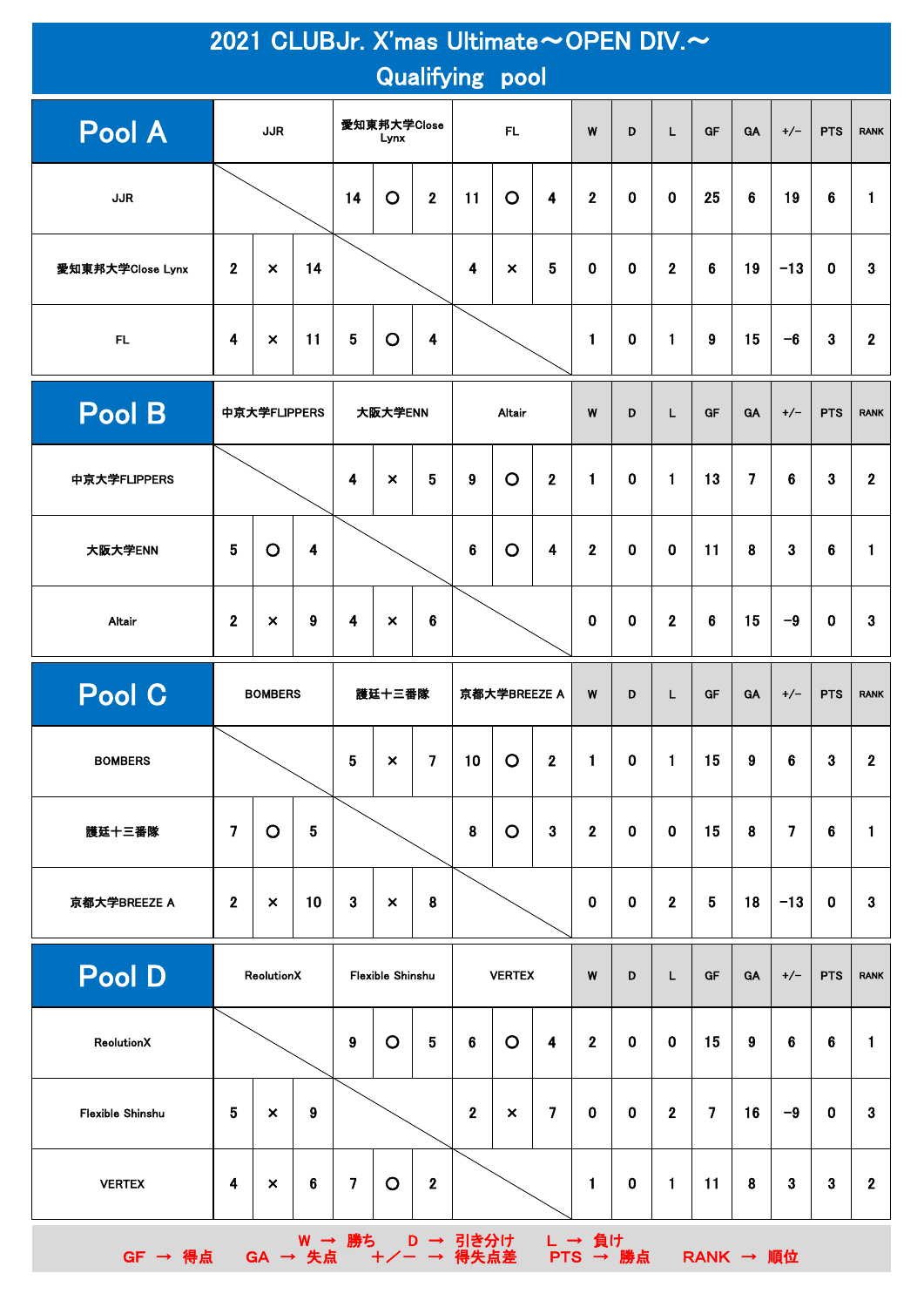| 2021 CLUBJr. X'mas Ultimate~OPEN DIV.~<br><b>Qualifying pool</b> |                         |                           |                         |                         |                           |                                       |                  |                           |                         |                    |              |                  |                         |                |                 |             |                  |
|------------------------------------------------------------------|-------------------------|---------------------------|-------------------------|-------------------------|---------------------------|---------------------------------------|------------------|---------------------------|-------------------------|--------------------|--------------|------------------|-------------------------|----------------|-----------------|-------------|------------------|
| Pool E                                                           |                         | 中部大学ブレイブス                 |                         |                         | Rudolph                   |                                       |                  | <b>HIASOBI</b>            |                         | W                  | D            | L.               | GF                      | <b>GA</b>      | $+/-$           | <b>PTS</b>  | <b>RANK</b>      |
| 中部大学ブレイブス                                                        |                         |                           |                         | 3                       | $\boldsymbol{\mathsf{x}}$ | 8                                     | $\mathbf{2}$     | $\pmb{\times}$            | $\overline{\mathbf{z}}$ | 0                  | $\mathbf 0$  | $\boldsymbol{2}$ | 5                       | 15             | $-10$           | 0           | 3                |
| Rudolph                                                          | 8                       | $\circ$                   | 3                       |                         |                           |                                       | $\overline{7}$   | $\circ$                   | 4                       | $\overline{2}$     | $\mathbf 0$  | $\mathbf 0$      | 15                      | $\overline{7}$ | 8               | 6           | 1                |
| <b>HIASOBI</b>                                                   | $\overline{7}$          | $\circ$<br>$\mathbf 2$    |                         | $\overline{\mathbf{4}}$ | $\boldsymbol{\mathsf{x}}$ | $\overline{7}$                        |                  |                           |                         | 1                  | $\bf{0}$     | $\mathbf{1}$     | 11                      | 9              | $\mathbf{2}$    | 3           | $\mathbf{2}$     |
| Pool F                                                           |                         | <b>DANDY LIONS</b>        |                         |                         | 京都大学BREEZE B              |                                       |                  | <b>BJ</b>                 |                         | W                  | D            | L                | <b>GF</b>               | <b>GA</b>      | $+/-$           | <b>PTS</b>  | <b>RANK</b>      |
| <b>DANDY LIONS</b>                                               |                         |                           |                         | 13                      | $\circ$                   | $\overline{3}$                        | $\overline{7}$   | $\circ$                   | $\overline{2}$          | $\overline{2}$     | $\mathbf 0$  | $\mathbf 0$      | 20                      | 5              | 15              | 6           | $\mathbf{1}$     |
| 京都大学BREEZE B                                                     | 3                       | $\times$                  | 13                      |                         |                           |                                       | $\mathbf 2$      | $\boldsymbol{\mathsf{x}}$ | $\overline{\mathbf{z}}$ | $\mathbf 0$        | $\mathbf 0$  | $\overline{2}$   | 5                       | 20             | $-15$           | $\mathbf 0$ | 3                |
| <b>BJ</b>                                                        | $\overline{2}$          | $\boldsymbol{\mathsf{x}}$ | $\overline{7}$          | $\overline{7}$          | $\circ$                   | $\mathbf{2}$                          |                  |                           |                         | 1                  | 0            | $\mathbf{1}$     | 9                       | 9              | $\mathbf 0$     | 3           | $\mathbf{2}$     |
| <b>Pool G</b>                                                    |                         | <b>Killer Whale</b>       |                         |                         | <b>Supremus Shinshu</b>   |                                       |                  | wisteria                  |                         | W                  | D            | L                | GF                      | <b>GA</b>      | $+/-$           | <b>PTS</b>  | <b>RANK</b>      |
| <b>Killer Whale</b>                                              |                         |                           |                         | 11                      | $\circ$                   | $\mathbf{1}$                          | $\overline{7}$   | $\Delta$                  | $\overline{7}$          | $\blacksquare$     | $\mathbf{1}$ | $\mathbf 0$      | 18                      | 8              | 10              | 4           | 1                |
| Supremus Shinshu                                                 | 1                       | $\pmb{\times}$            | 11                      |                         |                           |                                       | $\mathbf{3}$     | $\pmb{\times}$            | 11                      | 0                  | $\bf{0}$     | $\mathbf 2$      | $\overline{\mathbf{4}}$ | 22             | $-18$           | $\mathbf 0$ | 3                |
| wisteria                                                         | $\overline{7}$          | $\Delta$                  | $\overline{\mathbf{z}}$ | 11                      | $\circ$                   | $\bf{3}$                              |                  |                           |                         | 1                  | $\mathbf{1}$ | $\mathbf 0$      | 18                      | 10             | 8               | 4           | $\boldsymbol{2}$ |
| Pool H                                                           |                         | SA                        |                         |                         | ピロピロオラウータン                |                                       |                  | sprout                    |                         | W                  | D            | L                | GF                      | <b>GA</b>      | $+/-$           | <b>PTS</b>  | <b>RANK</b>      |
| SA                                                               |                         |                           |                         | $\overline{\mathbf{4}}$ | $\boldsymbol{\mathsf{x}}$ | $6\phantom{1}$                        | $\boldsymbol{9}$ | $\circ$                   | $\overline{\mathbf{4}}$ | $\mathbf{1}$       | $\mathbf 0$  | $\mathbf{1}$     | 13                      | 10             | $\mathbf{3}$    | 3           | $\mathbf{2}$     |
| ピロピロオラウータン                                                       | $6\phantom{1}$          | $\circ$                   | $\overline{\mathbf{4}}$ |                         |                           |                                       | 10 <sub>1</sub>  | $\circ$                   | $\overline{2}$          | $\overline{2}$     | $\mathbf 0$  | $\mathbf 0$      | 16                      | 6              | 10 <sub>1</sub> | 6           | 1                |
| sprout                                                           | $\overline{\mathbf{4}}$ | $\boldsymbol{\mathsf{x}}$ | $\boldsymbol{9}$        | $\mathbf{2}$            | $\boldsymbol{\mathsf{x}}$ | 10                                    |                  |                           |                         | $\mathbf 0$        | $\pmb{0}$    | $\overline{2}$   | $6\phantom{a}$          | 19             | $-13$           | $\bf{0}$    | $\mathbf{3}$     |
| $GF \rightarrow \frac{4}{10}$ 点                                  |                         | GA → 失点                   |                         |                         |                           | W → 勝ち D → 引き分け<br>· 失点 +  + / → 得失点差 |                  |                           |                         | L → 負け<br>PTS → 勝点 |              |                  |                         |                | RANK → 順位       |             |                  |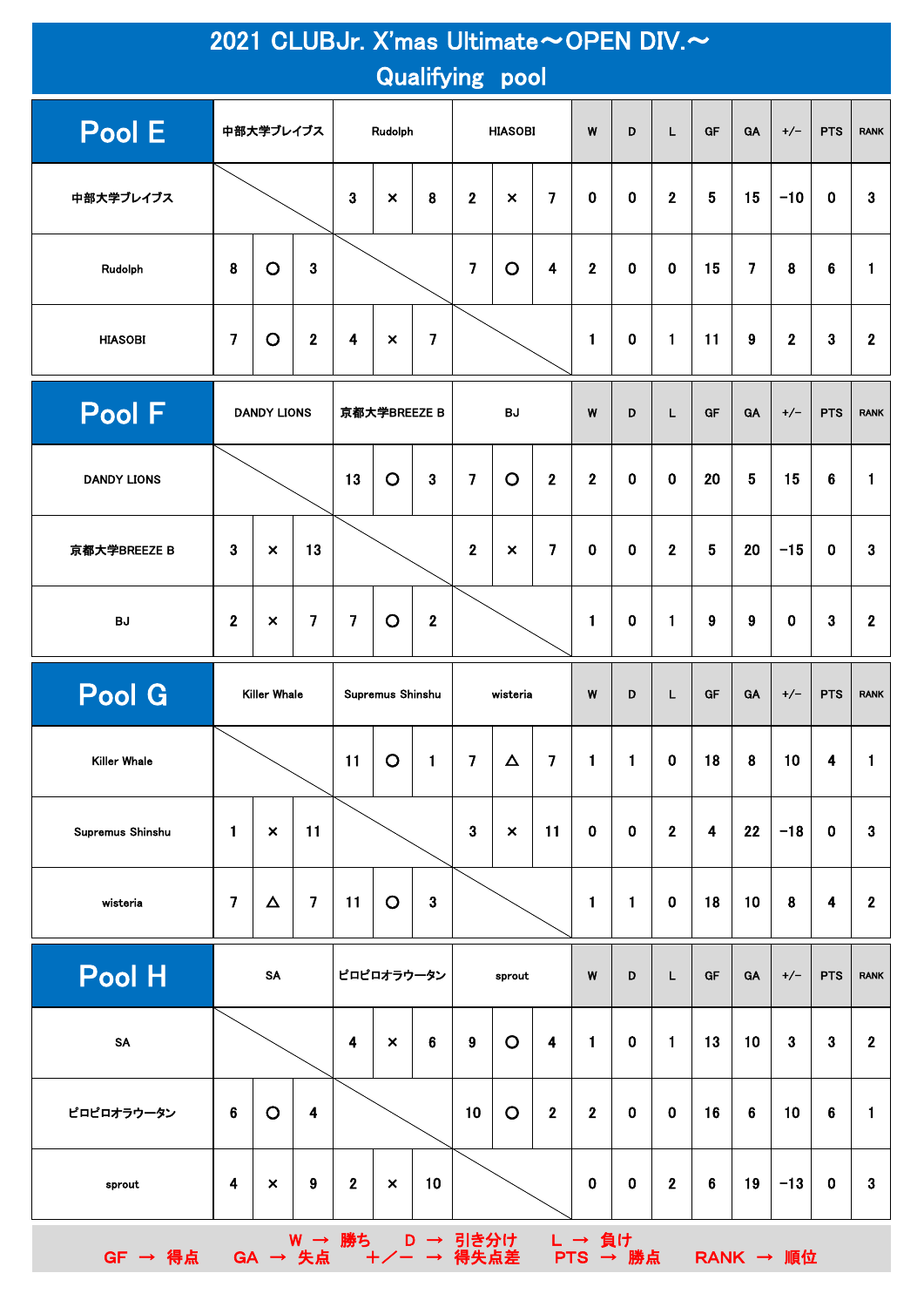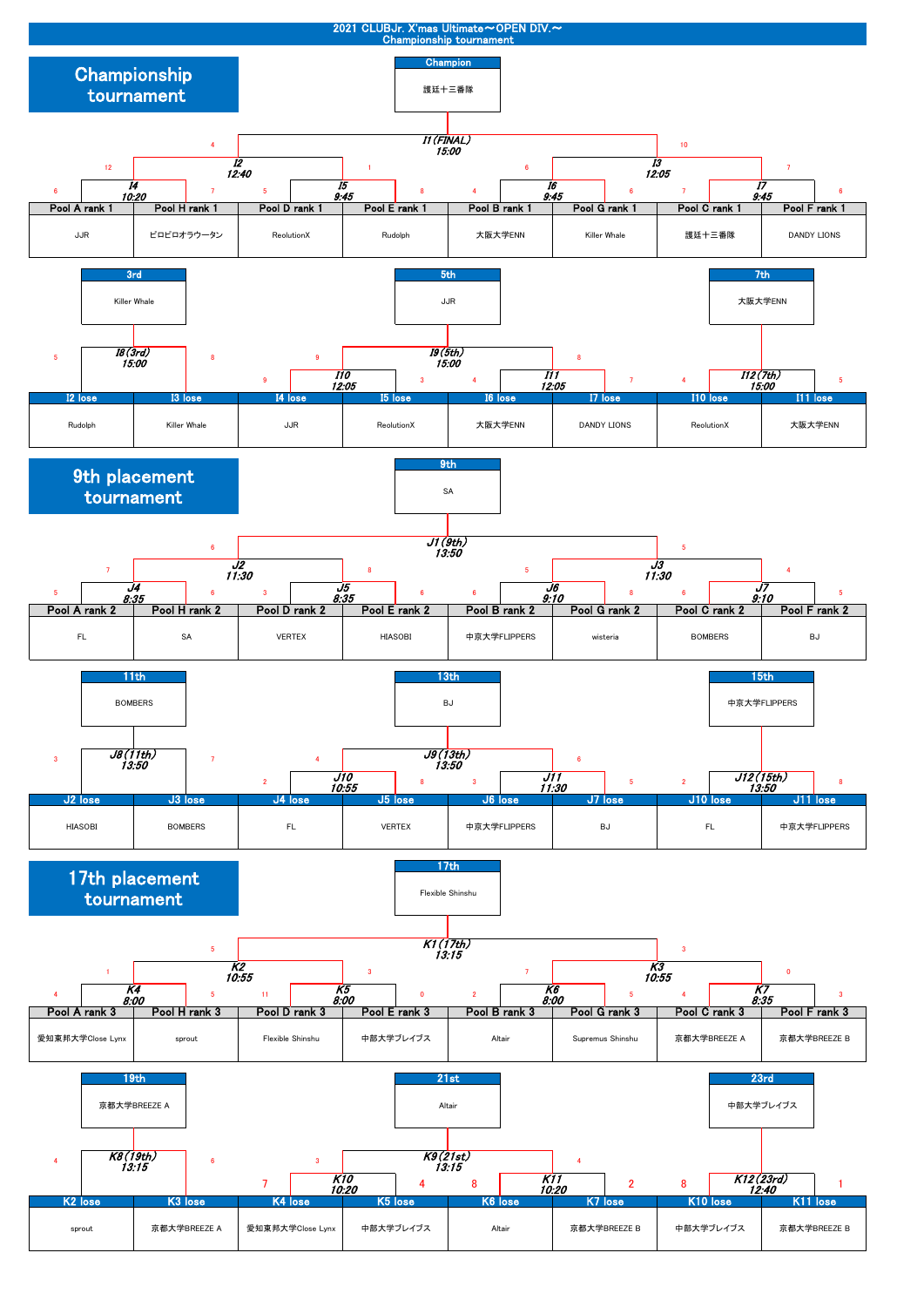## 2021 CLUBJr. X'mas Ultimate~WOMEN DIV.~ Qualifying pool

| Pool L      |                  | <b>ORCA</b>               |                 |                 | 愛知大学NEXUS                 |                         |                 | 大阪大学cerchio               |    |    | まじーず    |                  | W           | D            | L           | GF             | GA                | $+/-$ | <b>PTS</b>       | <b>RANK</b>      |
|-------------|------------------|---------------------------|-----------------|-----------------|---------------------------|-------------------------|-----------------|---------------------------|----|----|---------|------------------|-------------|--------------|-------------|----------------|-------------------|-------|------------------|------------------|
| <b>ORCA</b> |                  |                           |                 | 10              | $\mathbf O$               | $\boldsymbol{2}$        | 8               | $\circ$                   | 3  | 8  | $\circ$ | $\mathbf{1}$     | 3           | $\mathbf 0$  | $\mathbf 0$ | 26             | $6\phantom{1}$    | 20    | 9                |                  |
| 愛知大学NEXUS   | $\boldsymbol{2}$ | $\pmb{\times}$            | 10 <sub>1</sub> |                 |                           |                         | $5\phantom{.0}$ | $\Delta$                  | 5  | 4  | $\circ$ | $\boldsymbol{2}$ | -1          | 1            |             | 11             | 17                | $-6$  | $\boldsymbol{4}$ | $\mathbf{3}$     |
| 大阪大学cerchio | $\boldsymbol{3}$ | $\boldsymbol{\mathsf{x}}$ | 8               | $5\phantom{.0}$ | $\Delta$                  | 5                       |                 |                           |    | 11 | $\circ$ | $\mathbf 0$      |             | $\mathbf{1}$ |             | 19             | 13                | 6     | 4                | $\mathbf{2}$     |
| まじーず        | 1                | $\boldsymbol{\times}$     | 8               | $\mathbf{2}$    | $\boldsymbol{\mathsf{x}}$ | $\overline{\mathbf{4}}$ | $\mathbf 0$     | $\boldsymbol{\mathsf{x}}$ | 11 |    |         |                  | $\mathbf 0$ | $\mathbf 0$  | 3           | $\overline{3}$ | 23                | $-20$ | $\mathbf 0$      | $\boldsymbol{4}$ |
| Pool M      |                  | 愛知淑徳大学<br><b>GARNET'S</b> |                 |                 | Jumble Japan              |                         |                 | 中京大学Naughty<br>Kinde      |    | W  | D       | L                | GF          | GA           | $+/-$       |                | <b>PTS</b>   RANK |       |                  |                  |

| <b>Pool M</b>               |    | 愛知淑徳大学<br><b>GARNET'S</b> |              |                | Jumble Japan              |    | 中京大学Naughty<br><b>Kinds</b> |                           |                | W              | D           | L              | <b>GF</b> | <b>GA</b> | $+/-$       | <b>PTS</b>     | <b>RANK</b>      |
|-----------------------------|----|---------------------------|--------------|----------------|---------------------------|----|-----------------------------|---------------------------|----------------|----------------|-------------|----------------|-----------|-----------|-------------|----------------|------------------|
| 愛知淑徳大学<br><b>GARNET'S</b>   |    |                           |              | $\mathbf 0$    | $\boldsymbol{\mathsf{x}}$ | 11 | $\mathbf{3}$                | $\boldsymbol{\mathsf{x}}$ | 10             | $\mathbf 0$    | $\mathbf 0$ | $\mathbf{2}$   | 3         | 21        | $-18$       | $\bf{0}$       | $\mathbf{3}$     |
| Jumble Japan                | 11 | $\overline{O}$            | $\bf{0}$     |                |                           |    | 12                          | O                         | 5              | $\mathbf{2}$   | $\mathbf 0$ | $\bf{0}$       | 23        | 5         | 18          | $6\phantom{1}$ | 1                |
| 中京大学Naughty<br><b>Kinds</b> | 10 | $\circ$                   | $\mathbf{3}$ | 5              | $\boldsymbol{\mathsf{x}}$ | 12 |                             |                           |                | $\blacksquare$ | $\mathbf 0$ | $\mathbf{1}$   | 15        | 15        | $\mathbf 0$ | 3              | $\boldsymbol{2}$ |
|                             |    |                           |              |                |                           |    |                             |                           |                |                |             |                |           |           |             |                |                  |
| <b>Pool N</b>               |    | 静岡大学 うわの空                 |              |                | $\sqrt{5}$                |    |                             | ジャンボリーズ                   |                | W              | D           | L              | <b>GF</b> | <b>GA</b> | $+/-$       | <b>PTS</b>     | <b>RANK</b>      |
| 静岡大学 うわの空                   |    |                           |              | $\overline{2}$ | $\boldsymbol{\mathsf{x}}$ | 8  | 1                           | $\times$                  | 12             | $\mathbf 0$    | $\mathbf 0$ | $\overline{2}$ | 3         | 20        | $-17$       | $\bf{0}$       | 3                |
| $\sqrt{5}$                  | 8  | $\overline{O}$            | $\mathbf{2}$ |                |                           |    | 8                           | $\overline{O}$            | $6\phantom{1}$ | $\mathbf{2}$   | $\mathbf 0$ | $\mathbf 0$    | 16        | 8         | 8           | 6              | 1                |

| <b>Pool O</b>            | 名古屋大学<br><b>Blooms</b> |                           |   | 名古屋学芸大学<br>New Earth |   |                  | 至学館大学Crocus |   |      | W            | D           | L            | GF | <b>GA</b> | $+/-$        | <b>PTS</b> | <b>RANK</b>    |
|--------------------------|------------------------|---------------------------|---|----------------------|---|------------------|-------------|---|------|--------------|-------------|--------------|----|-----------|--------------|------------|----------------|
| 名古屋大学 Blooms             |                        |                           |   | 8                    | O | $\boldsymbol{2}$ | 6           | O | 4    | $\mathbf{2}$ | $\mathbf 0$ | $\mathbf 0$  | 14 | 6         | 8            | 6          | 1              |
| 名古屋学芸大学<br>New∥<br>Earth | $\overline{2}$         | $\boldsymbol{\mathsf{x}}$ | 8 |                      |   |                  | 4           | × | 8    | $\mathbf 0$  | $\bf{0}$    | $\mathbf{2}$ | 6  | 16        | $-10$        | 0          | 3              |
| 至学館大学Crocus              | 4                      | $\boldsymbol{\mathsf{x}}$ | 6 | 8                    | O | 4                |             |   |      | 1            | $\bf{0}$    | 1            | 12 | 10        | $\mathbf{2}$ | 3          | $\overline{2}$ |
|                          |                        |                           |   | W                    |   | 勝ち               | D           | → | 引き分け |              |             |              | 負け |           |              |            |                |

GF → 得点 GA → 失点 +/- → 得失点差 PTS → 勝点 RANK → 順位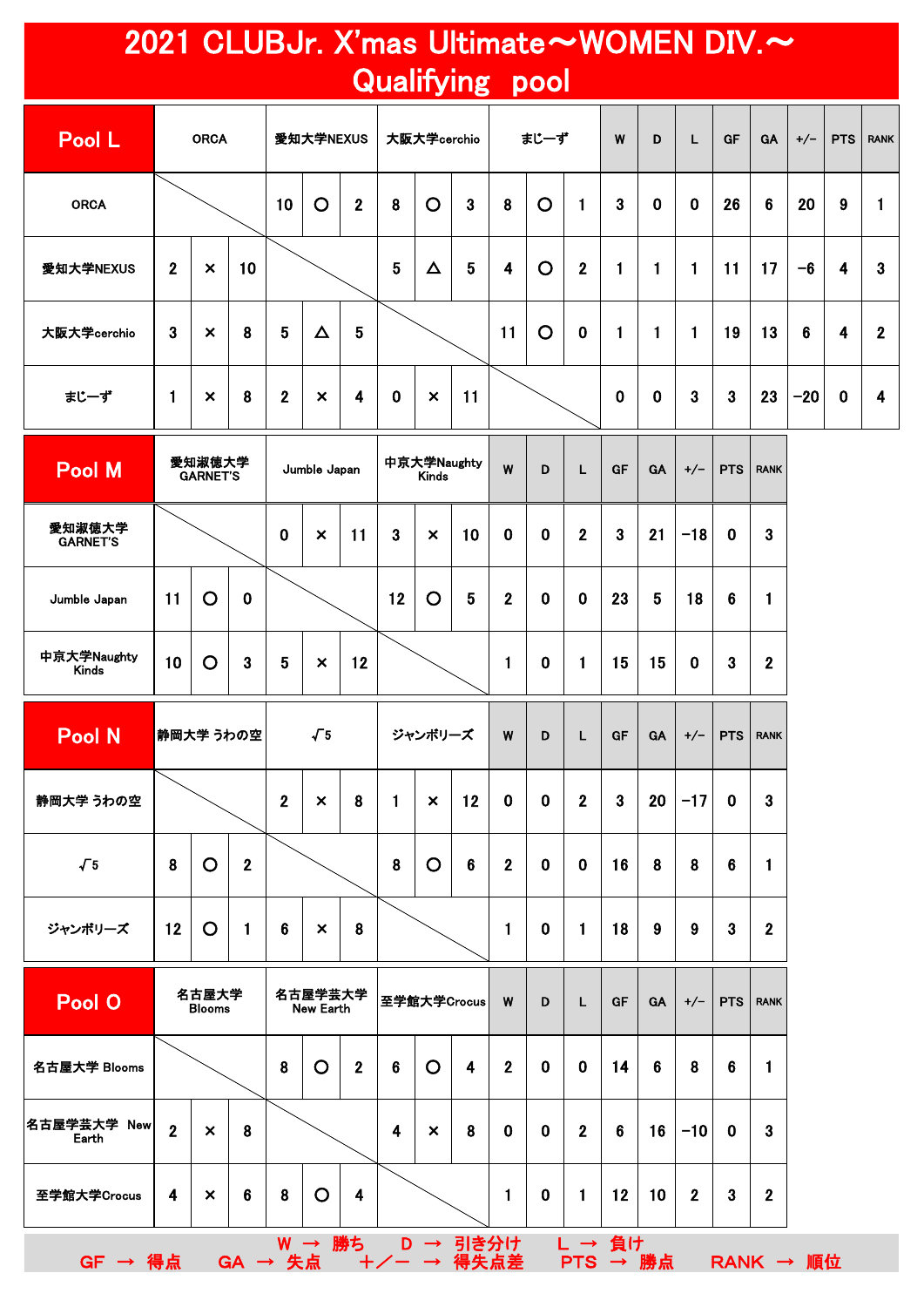| <b>Temporary ranking</b> |                                               |                   |             |                |                         |              |                                        |                         |  |
|--------------------------|-----------------------------------------------|-------------------|-------------|----------------|-------------------------|--------------|----------------------------------------|-------------------------|--|
| <b>Pool RANK</b>         |                                               | <b>TEAM NAME</b>  | <b>PTS</b>  | $+/-$          | <b>GF</b>               | GA           |                                        | Temporary<br>ranking    |  |
| Pool L                   |                                               | <b>ORCA</b>       | 3           | 6.666667       | 8.666667                | $\mathbf{2}$ |                                        | $\mathbf{2}$            |  |
| Pool M                   | $\mathsf{R}$<br>$\mathbf{a}$<br>n             | Jumble Japan      | 3           | 9              | 11.5                    | 2.5          | $\mathbf{1}$<br>$\mathsf{\mathcal{S}}$ | 1                       |  |
| Pool N                   | k<br>$\mathbf{1}$                             | $\sqrt{5}$        | 3           | 4              | 8                       | 4            | $\overline{\mathbf{4}}$                | 3                       |  |
| Pool O                   |                                               | 名古屋大学 Blooms      | 3           | 4              | $\overline{\mathbf{z}}$ | 3            |                                        | $\overline{\mathbf{4}}$ |  |
| Pool L                   |                                               | 大阪大学cerchio       | 1.333333    | $\overline{2}$ | 6.333333                | 4.333333     |                                        | 8                       |  |
| Pool M                   | $\mathsf R$<br>$\mathbf{a}$<br>n.             | 中京大学Naughty Kinds | 1.5         | $\mathbf{0}$   | 7.5                     | 7.5          | ${\bf 5}$<br>$\mathsf{\mathsf{S}}$     | $\overline{7}$          |  |
| Pool N                   | $\mathbf k$<br>$\overline{2}$                 | ジャンボリーズ           | 1.5         | 4.5            | $\boldsymbol{9}$        | 4.5          | 8                                      | $5\phantom{.0}$         |  |
| Pool O                   |                                               | 至学館大学Crocus       | 1.5         | $\mathbf{1}$   | 6                       | 5            |                                        | 6                       |  |
| Pool L                   |                                               | 愛知大学NEXUS         | 1.333333    | $-2$           | 3.666667                | 5.666667     |                                        | 9                       |  |
| Pool M                   | $\mathsf R$<br>a<br>$\mathbf n$               | 愛知淑徳大学GARNET'S    | 0           | $-9$           | 1.5                     | 10.5         | $\boldsymbol{9}$<br>$\mathbf{S}$       | 12                      |  |
| Pool N                   | $\mathsf k$<br>$\overline{\mathbf{3}}$        | 静岡大学 うわの空         | 0           | $-8.5$         | 1.5                     | 10           | 1<br>$\overline{2}$                    | 11                      |  |
| Pool O                   | 名古屋学芸大学 New Earth<br>$\mathbf 0$<br>$-5$<br>3 |                   |             |                |                         |              |                                        | 10                      |  |
| Pool L                   | $\overline{\mathbf{4}}$                       | まじーず              | $\mathbf 0$ | $-6.66667$     | $\mathbf{1}$            | 7.666667     | $\frac{1}{3}$                          | 13                      |  |

2021 CLUBJr. X'mas Ultimate~WOMEN DIV.~

□仮順位決定方法□

・Pool試合結果を反映し、行った試合数で各ポイント(PTS・+/-GF・GA)を割る。

・Pool内順位が同じ順位で決定する。

①:PTS(勝ち点)の多いチームを上位とする。

②:①で決定しない場合、+/-(得失点差)の多いチームを上位とする。

③:②で決定しない場合、GF(得点)の多いチームを上位とする。

④:③で決定しない場合、GA(失点)の少ないチームを上位とする。

⑤:④で決定しない場合、事務局の抽選で決定する。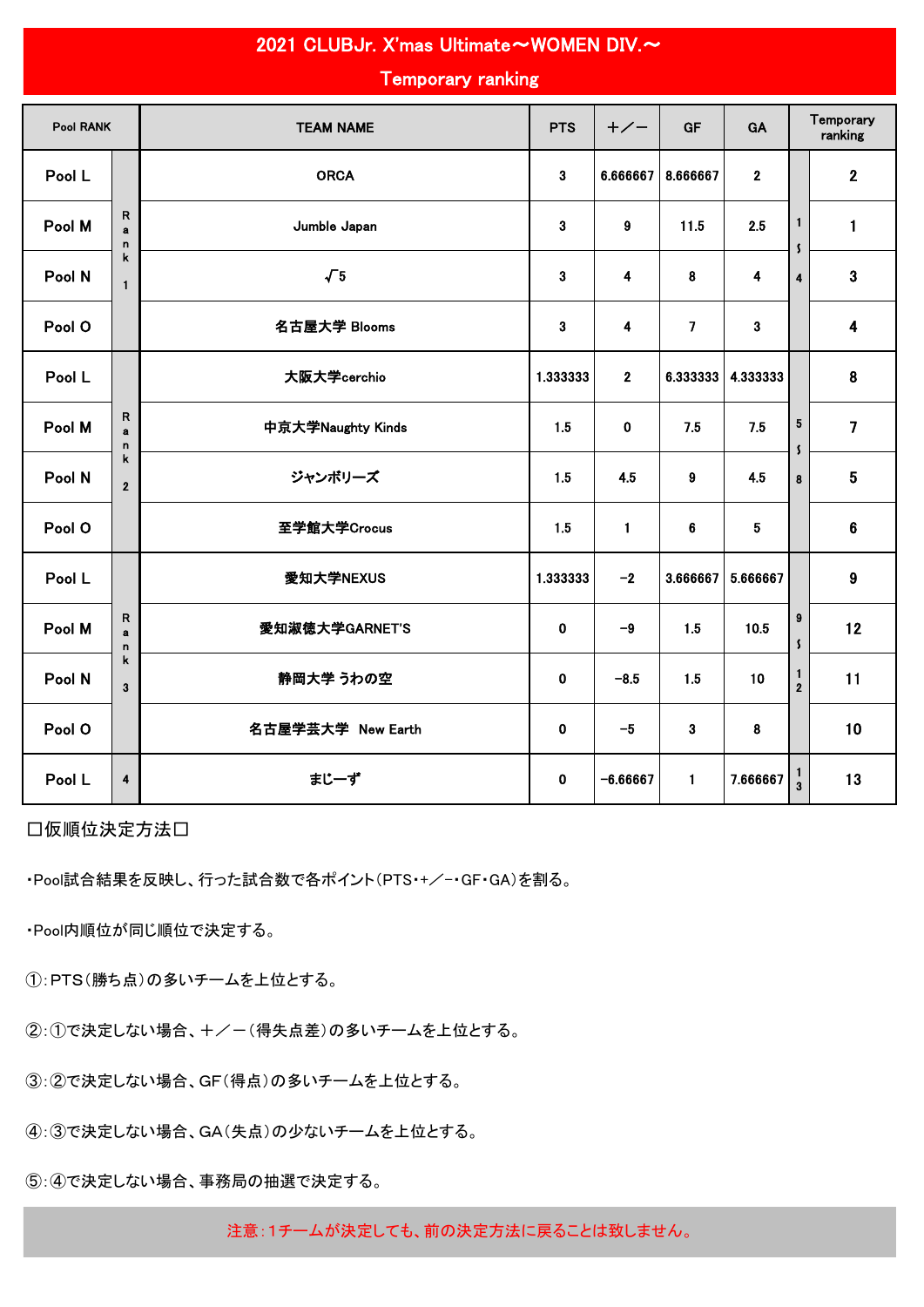